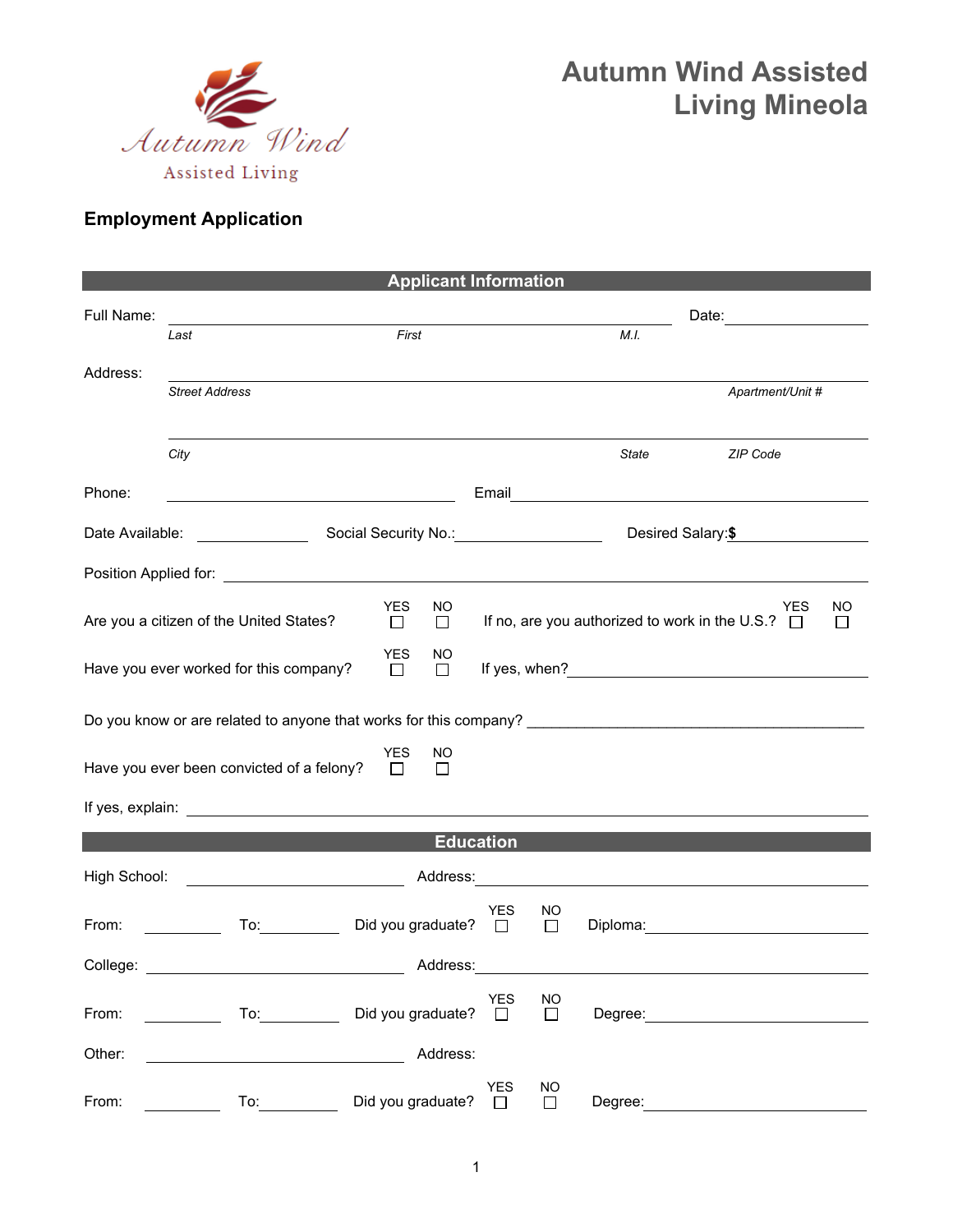|                                                           | <b>Previous Employment</b>                                                                                                                                                                                                     |                       |                    |                                                                                                                                                                                                                                |  |  |
|-----------------------------------------------------------|--------------------------------------------------------------------------------------------------------------------------------------------------------------------------------------------------------------------------------|-----------------------|--------------------|--------------------------------------------------------------------------------------------------------------------------------------------------------------------------------------------------------------------------------|--|--|
| Company:                                                  | <u> 1989 - Johann Harry Harry Harry Harry Harry Harry Harry Harry Harry Harry Harry Harry Harry Harry Harry Harry</u>                                                                                                          |                       |                    | Phone: Note and the set of the set of the set of the set of the set of the set of the set of the set of the set of the set of the set of the set of the set of the set of the set of the set of the set of the set of the set  |  |  |
| Address:                                                  | <u> 1980 - Johann Stein, fransk politik (f. 1980)</u>                                                                                                                                                                          |                       |                    | Supervisor: <b>Example 2019</b>                                                                                                                                                                                                |  |  |
| Job Title:                                                | <u> 1989 - Johann Stoff, deutscher Stoffen und der Stoffen und der Stoffen und der Stoffen und der Stoffen und der</u>                                                                                                         | Starting Salary:\$    |                    |                                                                                                                                                                                                                                |  |  |
|                                                           |                                                                                                                                                                                                                                |                       |                    |                                                                                                                                                                                                                                |  |  |
| From:                                                     |                                                                                                                                                                                                                                |                       |                    | Reason for Leaving:<br><u> Conserver</u>                                                                                                                                                                                       |  |  |
|                                                           | May we contact your previous supervisor for a reference?                                                                                                                                                                       | <b>YES</b><br>$\perp$ | NO<br>$\Box$       |                                                                                                                                                                                                                                |  |  |
| Company:                                                  | <u> 1980 - Johann Barn, fransk politik formuler (d. 1980)</u>                                                                                                                                                                  |                       |                    | Phone: 2000 2000 2010 2010 2010 2010 2021 2022 2023 2024 2025 2020 2021 2022 2023 2021 2022 2023 2024 2025 20                                                                                                                  |  |  |
| Address:                                                  | <u> 1989 - Johann Stoff, deutscher Stoffen und der Stoffen und der Stoffen und der Stoffen und der Stoffen und der</u>                                                                                                         |                       |                    | Supervisor: Victor Control of Control Control Control Control Control Control Control Control Control Control Co                                                                                                               |  |  |
| Job Title:                                                | <u> 1990 - Johann Barbara, martin a</u>                                                                                                                                                                                        |                       | Starting Salary:\$ | Ending Salary:\$                                                                                                                                                                                                               |  |  |
|                                                           |                                                                                                                                                                                                                                |                       |                    |                                                                                                                                                                                                                                |  |  |
| From:                                                     | $\mathsf{To:}\qquad \qquad \qquad \qquad \qquad \qquad \qquad \qquad$                                                                                                                                                          |                       |                    | Reason for Leaving: Management Control of Reason for Leaving:                                                                                                                                                                  |  |  |
|                                                           | May we contact your previous supervisor for a reference?                                                                                                                                                                       | <b>YES</b><br>$\perp$ | NO<br>$\perp$      |                                                                                                                                                                                                                                |  |  |
|                                                           |                                                                                                                                                                                                                                |                       |                    |                                                                                                                                                                                                                                |  |  |
| Company:                                                  | <u> 1989 - Johann Barn, amerikan besteman besteman besteman besteman besteman besteman besteman besteman besteman</u>                                                                                                          |                       |                    |                                                                                                                                                                                                                                |  |  |
| Address:                                                  | <u> 1989 - Johann Stoff, deutscher Stoffen und der Stoffen und der Stoffen und der Stoffen und der Stoffen und der</u>                                                                                                         |                       |                    |                                                                                                                                                                                                                                |  |  |
| Job Title:                                                | Starting Salary:\$<br><u> 1990 - Johann Barbara, martin a</u>                                                                                                                                                                  |                       |                    | Ending Salary:\$                                                                                                                                                                                                               |  |  |
|                                                           | Responsibilities: Note that the set of the set of the set of the set of the set of the set of the set of the set of the set of the set of the set of the set of the set of the set of the set of the set of the set of the set |                       |                    |                                                                                                                                                                                                                                |  |  |
| From:                                                     |                                                                                                                                                                                                                                |                       |                    |                                                                                                                                                                                                                                |  |  |
|                                                           | May we contact your previous supervisor for a reference?                                                                                                                                                                       | <b>YES</b><br>П       | NO<br>П            |                                                                                                                                                                                                                                |  |  |
| <b>References</b>                                         |                                                                                                                                                                                                                                |                       |                    |                                                                                                                                                                                                                                |  |  |
| Please list two professional references and one personal. |                                                                                                                                                                                                                                |                       |                    |                                                                                                                                                                                                                                |  |  |
| Full Name:                                                |                                                                                                                                                                                                                                |                       |                    | Relationship: <b>Example 2019</b>                                                                                                                                                                                              |  |  |
| Company:                                                  |                                                                                                                                                                                                                                |                       |                    | Phone:                                                                                                                                                                                                                         |  |  |
|                                                           |                                                                                                                                                                                                                                |                       |                    | Relationship: Website and Contract and Contract and Contract and Contract and Contract and Contract and Contract and Contract and Contract and Contract and Contract and Contract and Contract and Contract and Contract and C |  |  |
| Company:                                                  | the control of the control of the control of the control of the control of the control of the control of the control of the control of the control of the control of the control of the control of the control of the control  |                       |                    | Phone:                                                                                                                                                                                                                         |  |  |
| Full Name:                                                | <u> 1980 - Johann Barn, fransk politik (f. 1980)</u>                                                                                                                                                                           |                       |                    | Relationship: ____________________                                                                                                                                                                                             |  |  |
| Company:                                                  |                                                                                                                                                                                                                                |                       |                    | Phone:                                                                                                                                                                                                                         |  |  |